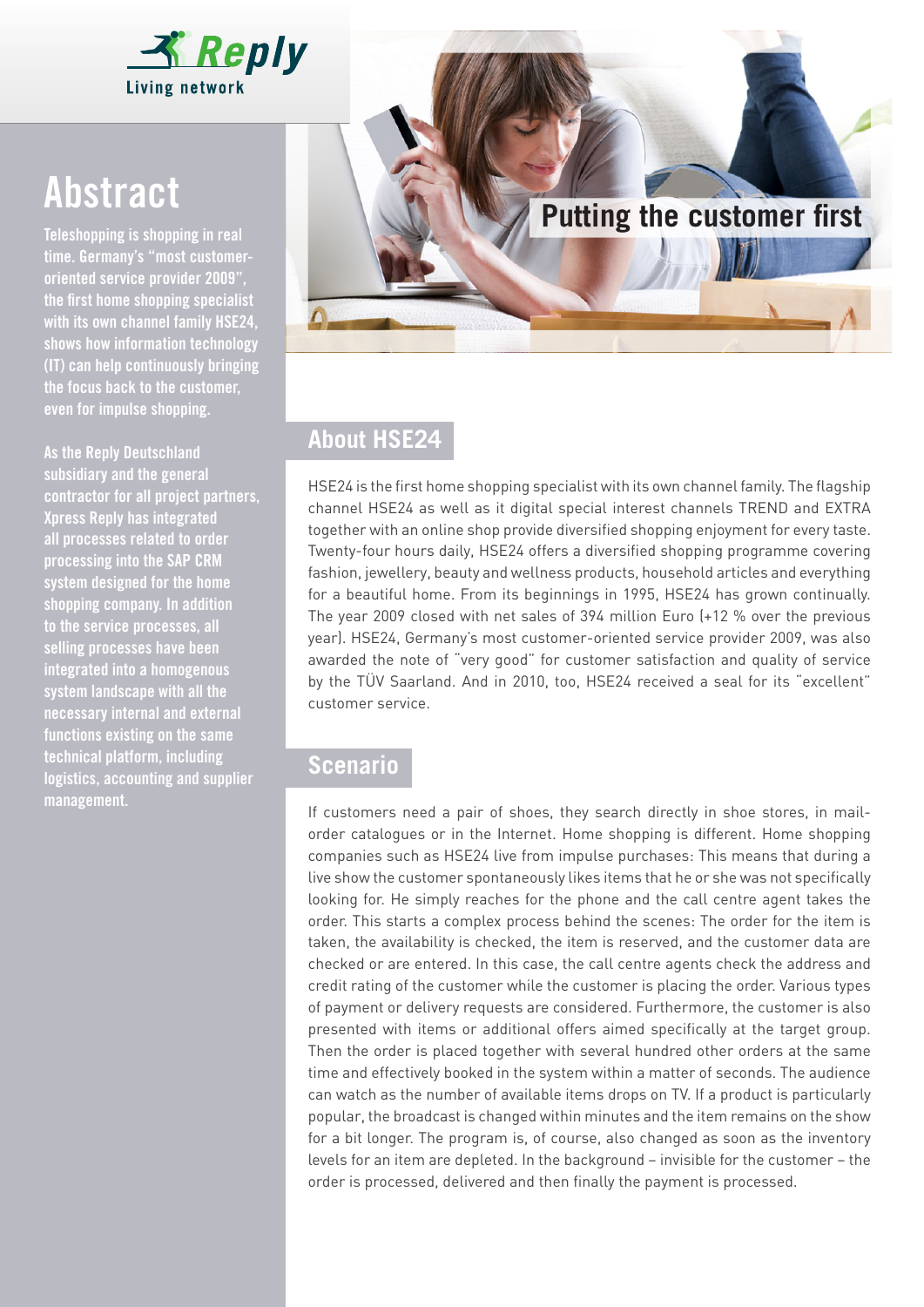

The call centre is not the only manner in which the customer can order the items presented on television. They can also be ordered over the Internet, by IVR (interactive voice response) and even with mobile end devices.

This impulse-driven business model presents IT departments with different challenges than conventional mail-order business. During peak times, HSE24 receives about 70,000 customer orders a day. Of these over 10,000 orders could be placed in one single hour alone. Over 1,500 call centre employees in various call centres provide approximately 2 million customers in Germany, Austria and Switzerland with excellent service. For sales and services to function smoothly, the HSE24 employees need one thing above all: Reliable information available real time across all sales channels – an overall picture of the customer. Only when employees in sales, service and show planning can access all current data can the orders be processed efficiently and with the goal of customer satisfaction. "Our customers tell us what they want every minute. Therefore we need short paths and fast processes between all participants. Although the procedures must be highly automated, they must also allow us to react to the others flexibly, from one minute to another," said Norbert Paulus, Executive Vice President Broadcast & IT and member of the management board of HSE24. Customer satisfaction is the competitive advantage in the home shopping industry. This is why HSE24 started the "Customer is King" project in 2005. The goal of the home shopping specialists was to offer the customers in-depth consultation, sales and service availability around the clock, the resolution of service requests during the first call when possible, and to enable highly efficient order placement.

## **Goals & Solution**

The basis of the project is a unique, completely integrated IT system that manages all challenges of a home shopping company and really puts the customer first. In two project phases of 15 months each, HSE24 dissolved the heterogeneous legacy systems. The company decision was based mainly on the seamless connection of the CRM system into the existing applications for SAM CRM as a platform for the new system. As the implementation partner, the IT service company Xpress Reply expanded SAP standard functions such as catalogue management or service requests to include additional functions from the B2C environment such as, for example, a central knowledge and information database, a customer history, and functions to process orders already placed by a customer. In this way, a standard software application was fine-tuned to the requirements of HSE24 to make a specially-tailored, individual solution. This resulted in a platform that integrates all service processes and connects all relevant internal and external functions – including logistics, accounting and suppliers, show planning and, in particular, all call centres – into the homogenous system landscape. Thanks to the architecture that supports multiple channels, along with a web-based call centre user interface (UI), additional channels such as the Web shop and the IVR are connected in real time. Employees and external support personnel have access to all relevant information via an intuitive Web interface – the Sales & Service cockpit. Access is based on the role and tasks of the individual staff member. This enables up to 1,200 customer orders to be processed per hour. To meet this challenge, the system was optimised for a high level of availability and extreme peak times. Now the company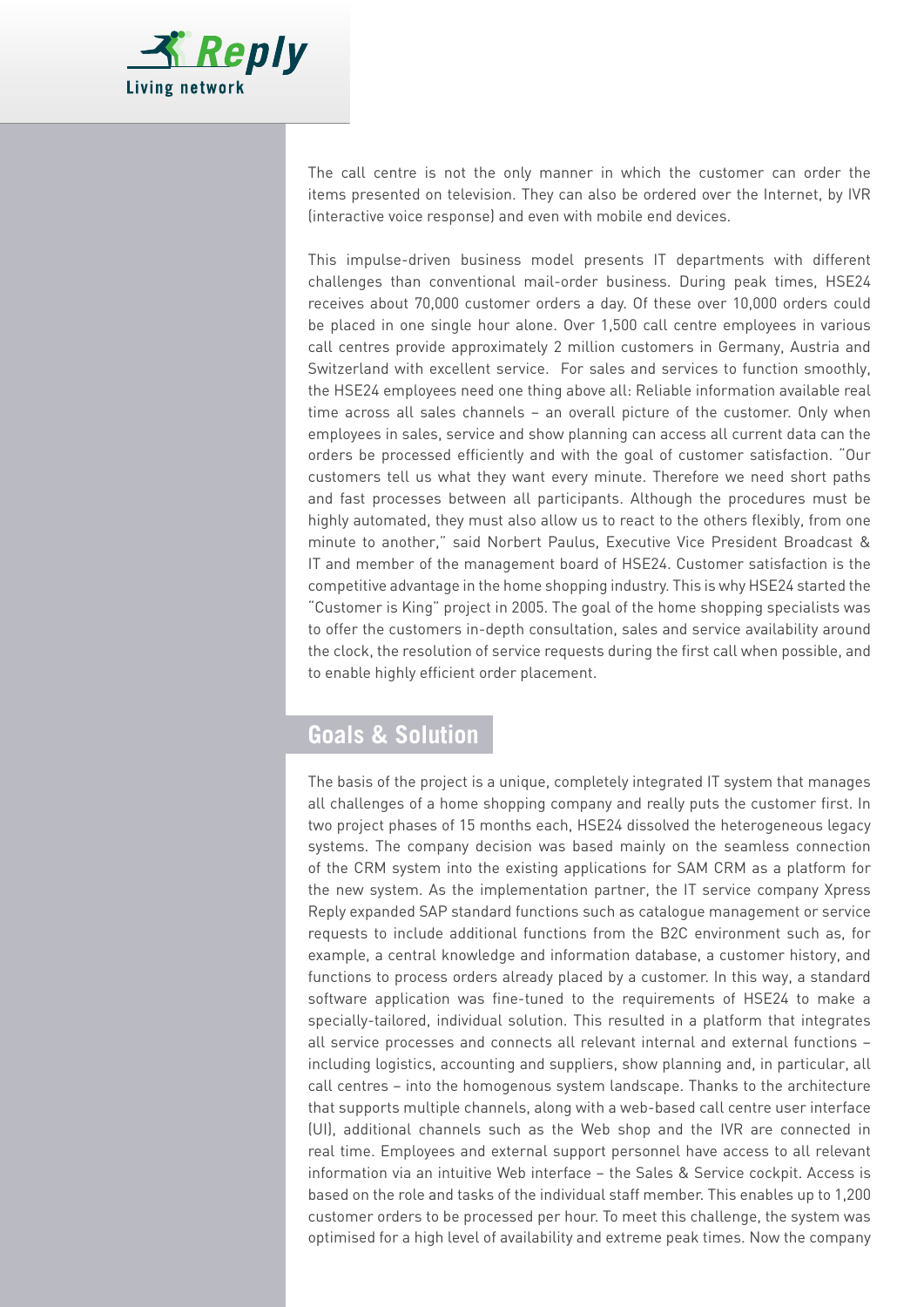

is equipped for changes in the future as well. "Technologically, we are ready for the future we will be able to react flexibly to customer wishes", said Norbert Paulus.

The recently completed second project phase also integrates all sales processes of the multi-channel department store with the service processes on the same technical platform. This helps HSE24 profit from highly-efficient and integrated order processing. Systems for show planning and broadcast production are also closely linked to the CRM system. Information on the items and offers currently being broadcast is constantly fed to the CRM system for use in the call centres. The call centre agents receive visual support to simplify the sales process on the telephone. Product images are displayed to ensure that there is a high correlation between the live show and incoming order processing. The centralised processing screen shows product photos with order numbers and summaries of every item that is currently "on air".

The system also recommends products that are logical supplements to the item desired by the customer. One click is enough to place the desired item in the customer's virtual shopping cart. The order can also be accepted by placing the order number first. In this second, the goods are reserved bindingly in the material system for the customer. Afterwards the additional entries of customer data as well as any checks, such as an ID check, can be taken care of without rush. The address and the customer's creditworthiness can be checked in real time while the order is processed. Once the order has been processed, the CRM system provides upto-the-moment information on current stock levels and sales. This current stock level is then shown on the TV programme, for example, to remind the customer of available sizes and colours or sales on air and to direct the live programme. Interlinking the sales channels brings HSE24 closer to its primary goal of offering the customer the same procedures and the same high level of information at every sales channel. When the last blouse of a certain size has been sold, it is marked a second later as sold out, even in the Internet. The customer receives this feedback immediately and not a day or a week later. "From our point of view, you can't just toot your own horn but you must also keep your promises. This is how customers measure our productivity," reports Norbert Paulus. And in this manner HSE24 increases the quality of its service: Today the agents can respond to as many service requests in 24 hours as they used to in three days, and the customers are measurably more satisfied.